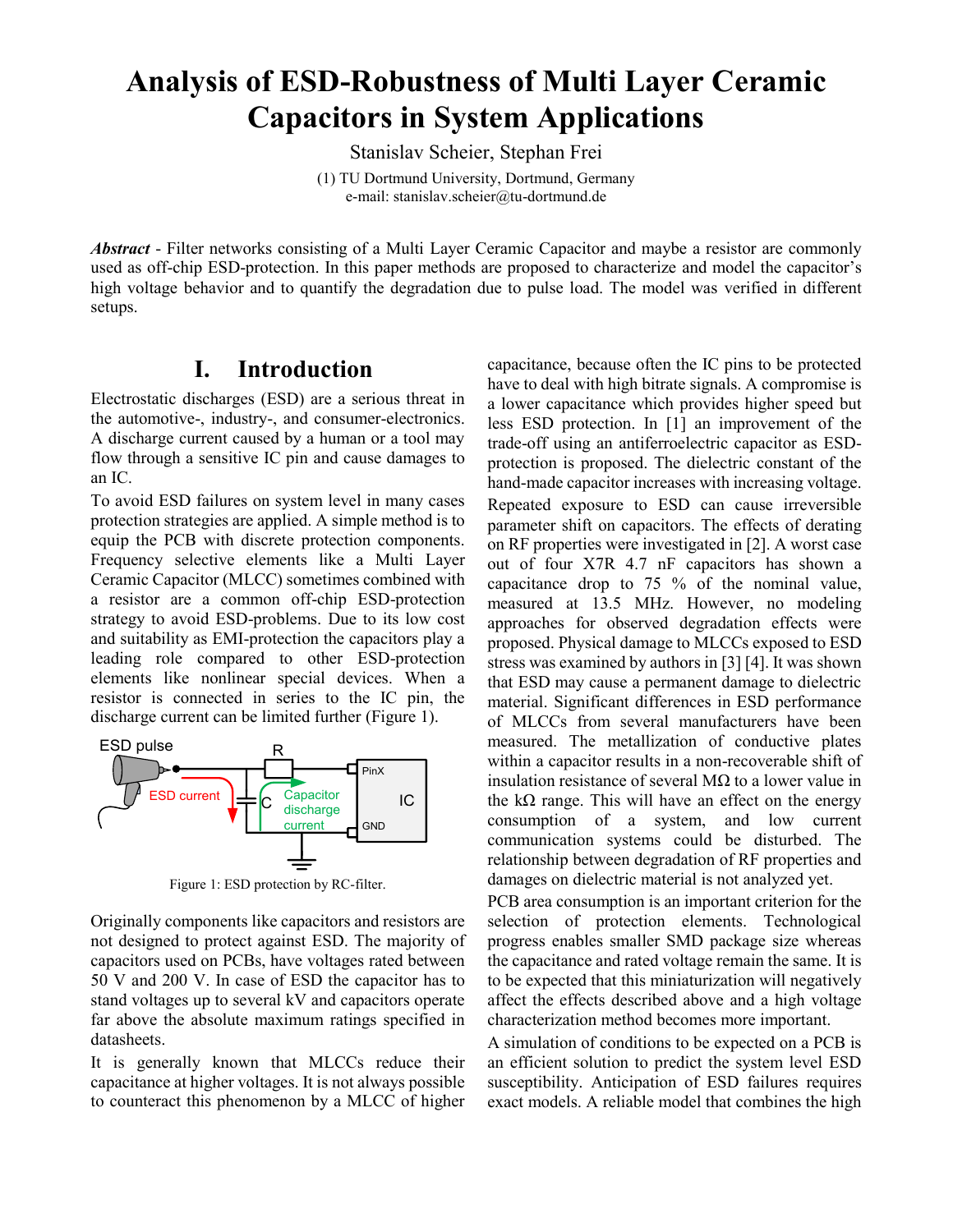voltage behavior of a MLCC in terms of capacitance drop, degradation effects and physical damages does not exist yet.

# **II. High Voltage Characterization**

In order to characterize capacitors in the high voltage range special methods are necessary. Time- and frequency-domain analyses are possible. Here a time domain method is presented. The results shown here were measured with an arbitrary chosen 4.7 nF, 50 V, 0603, X7R capacitor (Kemet C0603 C472K5RACTU).

#### **A. Capacity**

In MLCCs, ceramic material is acting as the dielectric. In order to increase the capacitance value using small package size, ceramics with high relative permittivity  $\epsilon_r$  are used. It is obvious that the relative permittivity is not a constant value, but rather more a function of the applied voltage and frequency.

$$
\varepsilon_r = f(V_{DC}, f) \tag{1}
$$

Bariumtitanat (BaTiO3) is a ceramic material and most commonly used in X7R MLCCs. It is a ferroelectric, solid and belongs to the group of perovskite. According to additional additives and reduced fraction of BaTiO3 in MLCCs the ferroelectric properties of the ceramic are removed almost completely [\[2\].](#page-6-1) The spontaneous polarization is nearly zero and the ceramic may be approximated as paraelectric. The ESD frequency spectrum is significantly below 10 GHz. In that range BaTiO3 behaves like a dielectric with only orientation polarization and may be approximated as constant over frequency.

The capacitance for a linear capacitor is described by:

$$
C = \frac{Q}{V} \tag{2}
$$

For a nonlinear time independent capacitor the equation becomes:

$$
C(V) = \frac{dQ}{dV} \tag{3}
$$

It can be seen that the CV-curve is proportional to the derivative of the QV-curve. Consequently, both description options are qualitatively equivalent and may be used for high-voltage characterization of MLCCs.

A TLP can be used to measure the high voltage behavior of components in time domain [\[5\].](#page-6-4) The TLP creates a high voltage pulse. Some properties are comparable to real ESD events. Due to short pulse length, released energy is relatively low and device characterization for voltages far beyond the specification range is possible, without the risk of thermal damage. The setup in [Figure 2](#page-1-0) is adopted for MLCC characterization. When applying the TLP-pulse (HPPI- TLP/VF-TLP/HMM Test System TLP-3010C) to a DUT, voltage and current shapes are recorded by a 6 GHz oscilloscope (LeCroy WavePro 7 Zi) by voltage divider and a current sensor (Tektronik CT1) respectively. A source meter (Keithley 2400) is used to detect permanent damages on the insulation resistance after every TLP pulse. Any damage to the measuring instruments is avoided by attenuators.



<span id="page-1-0"></span>Figure 2: Measurement setup for MLCC characterization.

Several TLP pulses are applied to the MLCC, where the charging voltage is increased successively. To construct the QV-curve from TLP data a postprocessing step is necessary. According to the definition, charge stored in the capacitor is equal to time integral over the current shape. This equation is applicable for both linear and nonlinear case.

$$
Q = \int I dt
$$
 (4)

A cumulative integral function is used to obtain a charge over time curve. The voltage and charge values for a particular TLP charging voltage are detected in saturated state. [Figure 3](#page-1-1) illustrates measurement process described above.



<span id="page-1-1"></span>Figure 3: Measurement process for MLCC characterization by QV-curve with TLP. TLP charging voltage is increased from pulse 1 to pulse 3.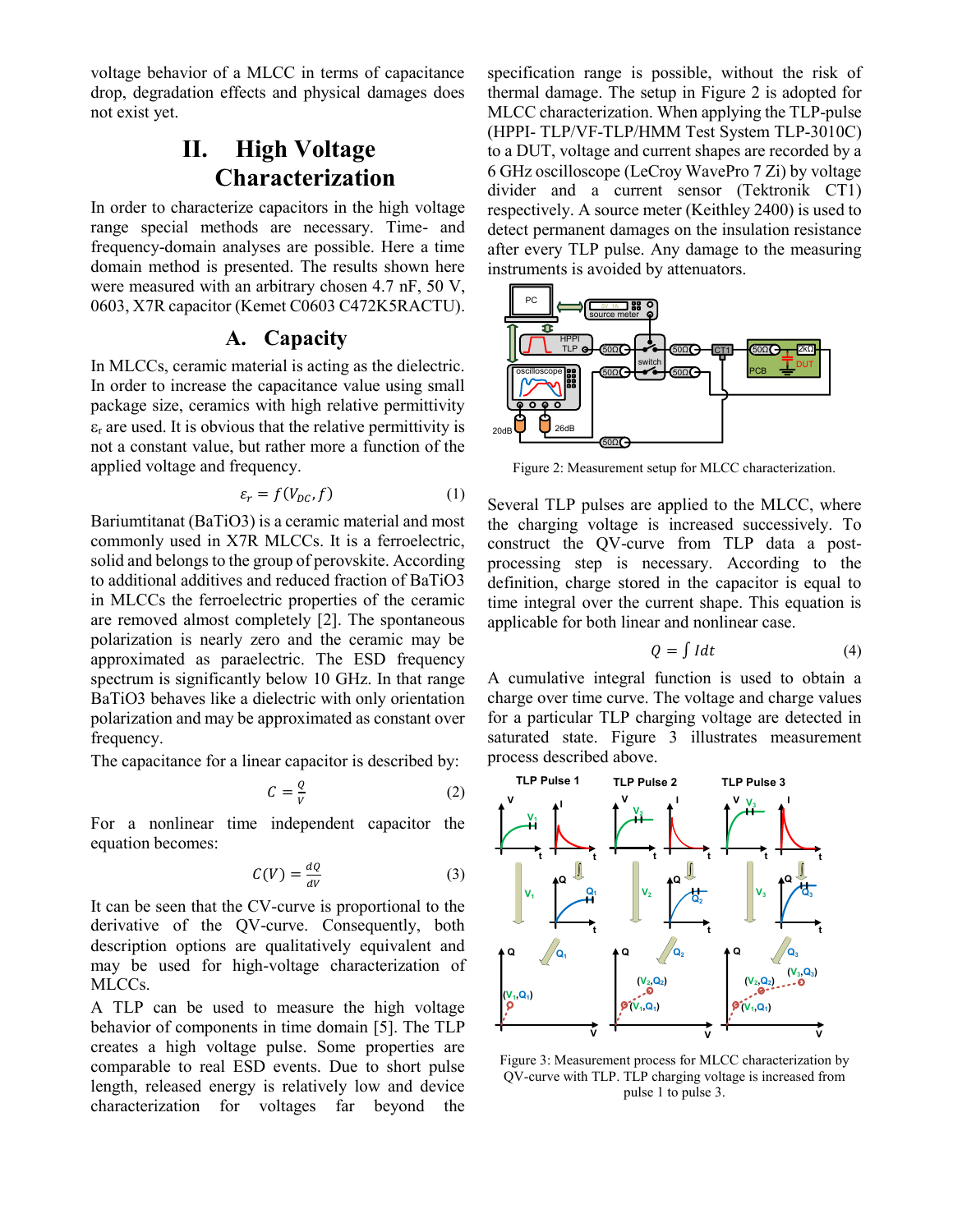#### **B. Approximation of QV-curve**

Some simulation programs support a direct use of measured QV-curves, which may be implemented by a lookup table or an analytical approximating function. Others require a CV-curve, also known as the differentiated form of QV-curve. The discrete differentiation of the measured QV-curve will result in a noisy curve. A measured lookup table is not a continuous function and might lead to serious stability problems.

Approximation of the measured data by an analytical function is a better option. It reduces data noise. A continuously differentiable function is easier to handle by a simulation program and provides more stability. Most of the common simulation tools support so called equation defined blocks.

Hyperbolic tangent as a symmetric function is used to approximate the transition from the zero point to the saturated state [\[6\].](#page-6-5) When the ceramic is saturated, a linear behavior is expected.

$$
Q = b_1 \tanh\left(\frac{v}{b_2}\right) + b_3 V \tag{5}
$$

The derivative is:

$$
C = \frac{dQ}{dV} = b_3 - \frac{b_1 \left(\tanh^2(\frac{V}{b_2}) - 1\right)}{b_2} \tag{6}
$$

[Figure 4](#page-2-0) compares fitted and measured QV-curves. [Figure 5](#page-2-1) applies the fitted coefficients of the QV-curve to (6) and compares it with a discrete differentiated QV-curve. The tolerance within a set of MLCCs is presented too. The behavior of three samples is nearly the same. Damage on insulation resistance was measured between 900 V to 1000 V.



<span id="page-2-0"></span>Figure 4: Measured and fitted QV-curve.



<span id="page-2-1"></span>Figure 5: CV-curve applies the fitted coefficients of the QV-curve to (6).

#### **C. Insulation breakdown**

After a physical damage on insulation resistance has taken place, a change in leakage current of more than a decade is observed. For the studied sample a critical voltage of 900 V can be measured (se[e Figure 6\)](#page-2-2)



Figure 6: DC spots of the leakage current.

<span id="page-2-2"></span>Voltage curves of a measurement with TLP pulses for an increasing charging voltage are shown in [Figure 7.](#page-3-0) Only a single pulse was assigned for every voltage level. The MLCC withstands 800 V TLP pulse. 900 V is the critical voltage for insulation breakdown. This pulse cause damages and the voltage drops rapidly after 130 ns. Over the pre-damaged MLCC a 1000 V pulse is applied. At the beginning no changes in MLCC behavior can be observed. However, the critical voltage of the pre-damaged MLCC is considerably lower than the voltage of the faultless one. These results clearly state that the voltage on a MLCC is the critical parameter for the first failure.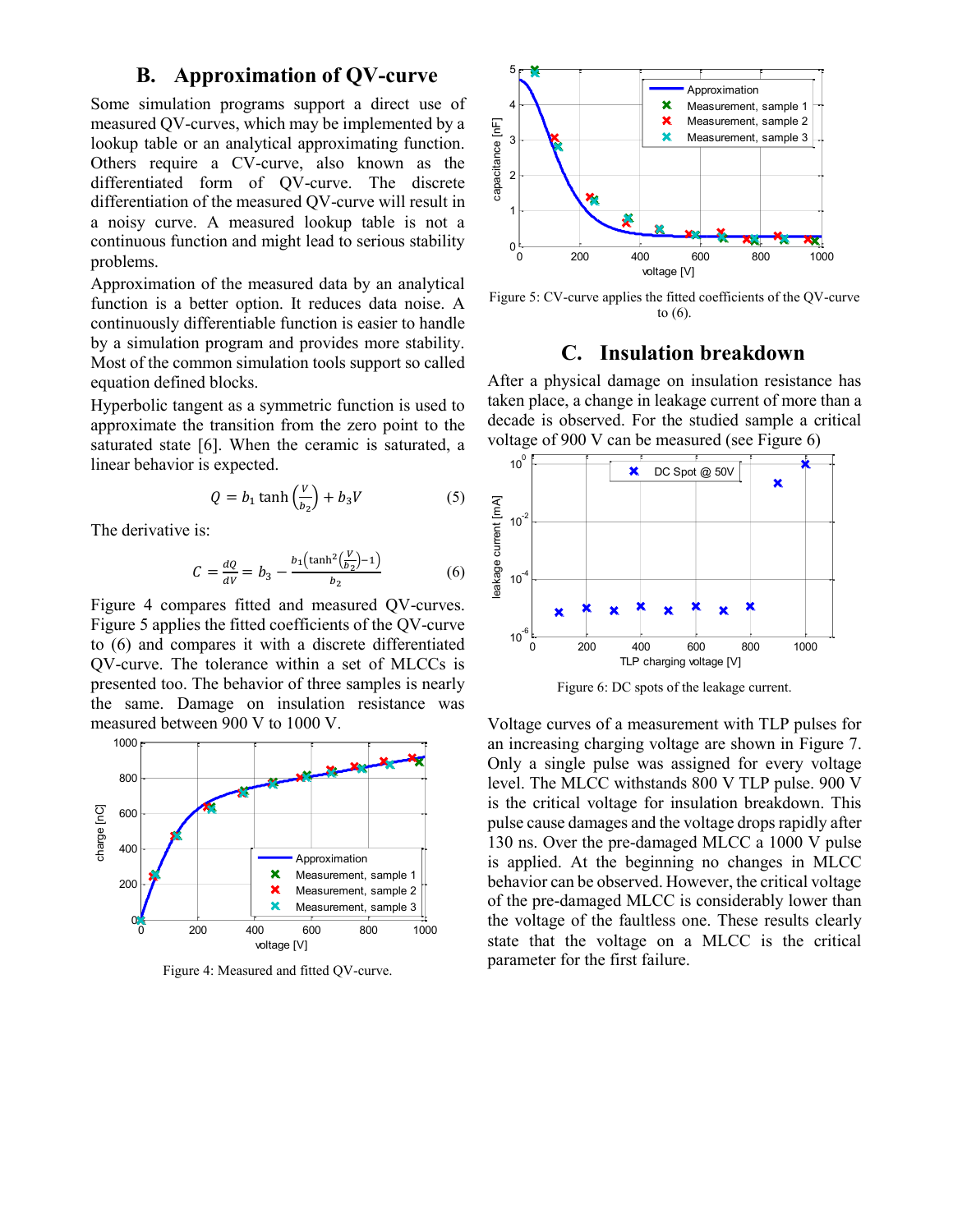

<span id="page-3-0"></span>Figure 7: Measured voltage shapes. Low pass filtering is used for noise reduction.

[Figure 8](#page-3-1) shows the impedance analyzer measurement of the MLCC. The damaged device shows similar frequency response like the faultless one. The difference is caused by the change of the insulation resistance, where a drop from around 1 M $\Omega$  to 3.5 k $\Omega$ is measured. Capacity measurement at 13.5 MHz results in 4.42 nF for the faultless and 4.13 nF for the damaged MLCC. This means 7 % degradation in RF properties. In addition, [Figure 8](#page-3-1) provides a measurement, where the damaged capacitor was analyzed with a 30 V DC-offset. This condition leads to an Electrical Overstress (EOS) failure of the capacitor, where it becomes permanently conducting. Capacitive behavior cannot be seen any more and a short circuit of less than 1  $\Omega$  is measured.



<span id="page-3-1"></span>Figure 8: Impedance analyzer measurement of a non-damaged MLCC, a MLCC after ESD failure, and an ESD-damaged MLCC after an EOS failure.

#### **D. Degradation**

<span id="page-3-3"></span>In this section degradation effects on MLCC are analyzed. In particular low voltage capacitance and damages on dielectric material as a result of repeated ESD stress were measured. In previous section it was shown, that the applied voltage is crucial for insulation breakdown. Thus questions arise whether repeated stress at lower voltage level can cause permanent damage on insulation and, to what extent those damages are the reason for degradation of capacitance. As already shown, TLP pulses of 900 V to 1000 V are critical for the investigated MLCC. The effects were examined in two test series, by 700 V as a high, but assumed to be safe voltage and by 1000 V as a critical voltage. Measurement process is illustrated i[n Figure 9.](#page-3-2) It is carried out by repetition of the following three steps:

- 1. High voltage stress: The MLCC is stressed by a certain number of TLP pulses of 200 ns length and 1.1 ns rise time. A permanently connected parallel 220 k $\Omega$  resistor is used to discharge the capacitor. No kind of degradation was measured on resistor.
- 2. Measurement of RF properties: impedance of MLCC is measured with vector network analyzer (VNA, Agilent E5061B) in frequency domain. Before measurement, VNA is calibrated and cables connecting the test PCB are de-embedded. Measurement range is between 1 kHz and 1 GHz.
- 3. Measurement of insulation resistance: a source meter (Keithley 2400) is used to detect permanent damages on insulation. Current range (10 pA-1.05 A) is much higher in comparison to VNA. Voltage sweep is performed from 1 V to 50 V. Maximum source current is limited to 10 mA, to prevent damages.



<span id="page-3-2"></span>Figure 9: Measurement process for degradation characterization.

For parameter extraction measured impedance, after certain number of pulses, was approximated by model in [Figure 13.](#page-5-0) The parameter Risol was set to the corresponding result by source meter at 1 V. The parameters C,  $R_{ESR}$ ,  $L_{ESL}$  were tuned to match with the measured impedance.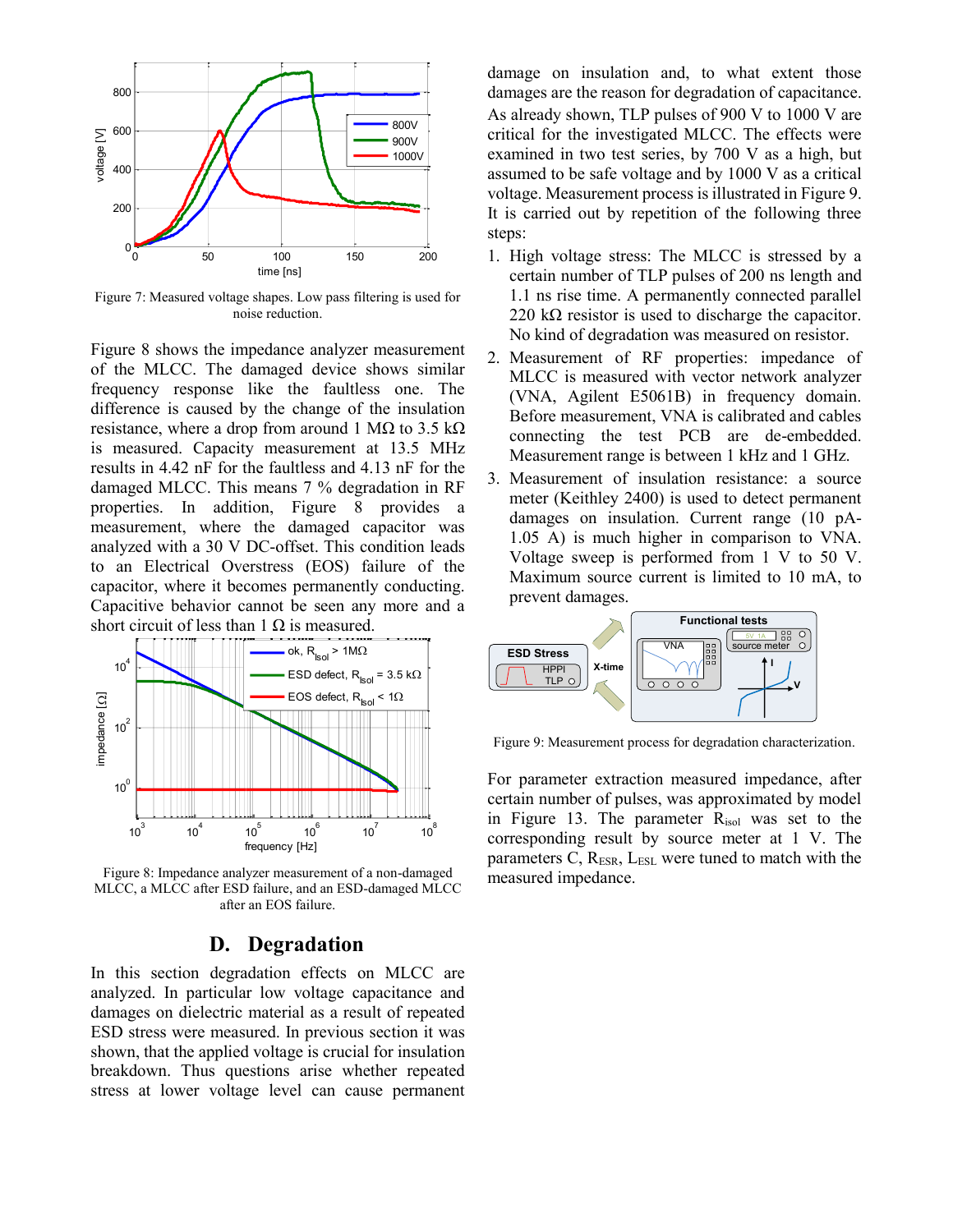

Figure 10: Approximation of the measurement after 1000 TLP pulses with 1000 V. C=3.22 nF, LESL=9.6 nH, RESR=240 m $\Omega$ , and  $R_{iso} = 3.3k\Omega$ .

[Figure 11](#page-4-0) and [Figure 12](#page-4-1) demonstrate the degradation results. For 700 V test series low voltage capacitance is decreasing strictly monotonic with additional pulses. For that effect some ferroelectric properties of the ceramic material may be responsible. Exposure of MLCC to voltages far beyond maximum ratings may lead to an asymmetrical shift in the equilibrium ion positions. This may cause a permanent dipole moment and hence a non-zero remanent polarization. Electric fields at normal operation are not strong enough to reverse that effect. However, no change in insulation resistance is visible. That means the degradation affects only the low voltage part of the QV-curve (5) and the ESD robustness of the MLCC remains quasi static.

As expected, insulation breakdown is observed after 10 pulses by 1000 V test series. As a result of metallization of conductive plates within the MLCC, insulation resistance falls by more than a decade. In general it continues to fall with additional high voltage pulses. However, the process does not behave consistently. The low voltage capacitive properties are affected by the mentioned process and the remanent polarization of the ceramic itself. After 3000 pulses a short of about 1  $\Omega$  is observed. No capacitive property can be measured anymore. In both test series no significant change in R<sub>ESR</sub> and L<sub>ESL</sub> was measured. [Table 1](#page-4-2) summarizes the degradation effects.

<span id="page-4-2"></span>Table 1: Parameter degradation of MLCC, Capacitance is normalized to 4.7 nF as initial value of every MLCC.

| <b>TLP</b> | $\mathbf{C}(\widehat{\bm{a}})$       | C(a)                 | C(a)     | $\mathbf{R}_{\text{isol}}(\widehat{\boldsymbol{a}})$              | $\mathbf{R}_{\text{isol}}(a)$ | $\mathbf{R}_{\text{isol}}(a)$ |
|------------|--------------------------------------|----------------------|----------|-------------------------------------------------------------------|-------------------------------|-------------------------------|
| Voltage    | Ю                                    | 1000                 | 3000     | 0                                                                 | 1000                          | 3000                          |
| 700 V      | 4.7 nF<br>$(100\%)$ $(89\%)$         | 4.21 nF $\,$ 4.17 nF | $(88\%)$ | $>1$ M $\Omega$ $>1$ M $\Omega$<br>$(100\%) (100\%) (100\%)$      |                               | $>1$ MQ                       |
| 1000V      | $4.7 \text{ nF}$<br>$(100\%) (71\%)$ | $3.38$ nF            | NaN      | $>1$ MQ 3.3 kQ<br>$(\ll 1\%)$ (100 %) ( $\ll 1\%$ ) ( $\ll 1\%$ ) |                               | $\approx$ 1 $\Omega$          |



<span id="page-4-0"></span>Figure 11: Degradation of capacitance. The results are normalized to 4.7 nF as initial value of every MLCC.



<span id="page-4-1"></span>Figure 12: Degradation of insulation resistance.

#### **E. Frequency domain behavior**

The equivalent serial resistance and serial inductance are measured with an impedance analyzer. The process is the same as the measurement of RF properties during degradation analysis.

# **III. Modeling of MLCC in VHDL-AMS**

An equivalent circuit of the MLCC is shown in [Figure](#page-5-0)  [13.](#page-5-0) Here the nominal capacitance is a function of the applied voltage; it is equivalent to the CV-curve in (6). According to the results in section [D,](#page-3-3) high voltage part of the QV-curve is not suffering from degradation. In case of undamaged dielectric, decrease in the capacitance is more significant at 100 V [\(Figure 5\)](#page-2-1) than degradation effects. Right after the first failure of dielectric a proper function of MLCC may not be guaranteed anymore, even some additional ESD may shorten the circuit. Insulation resistance Risol takes permanent ESD damages into account. The capacitor is assumed to be damaged, if the critical voltage was exceeded once. Parasitic elements RESR and LESL are included to represent frequency behavior.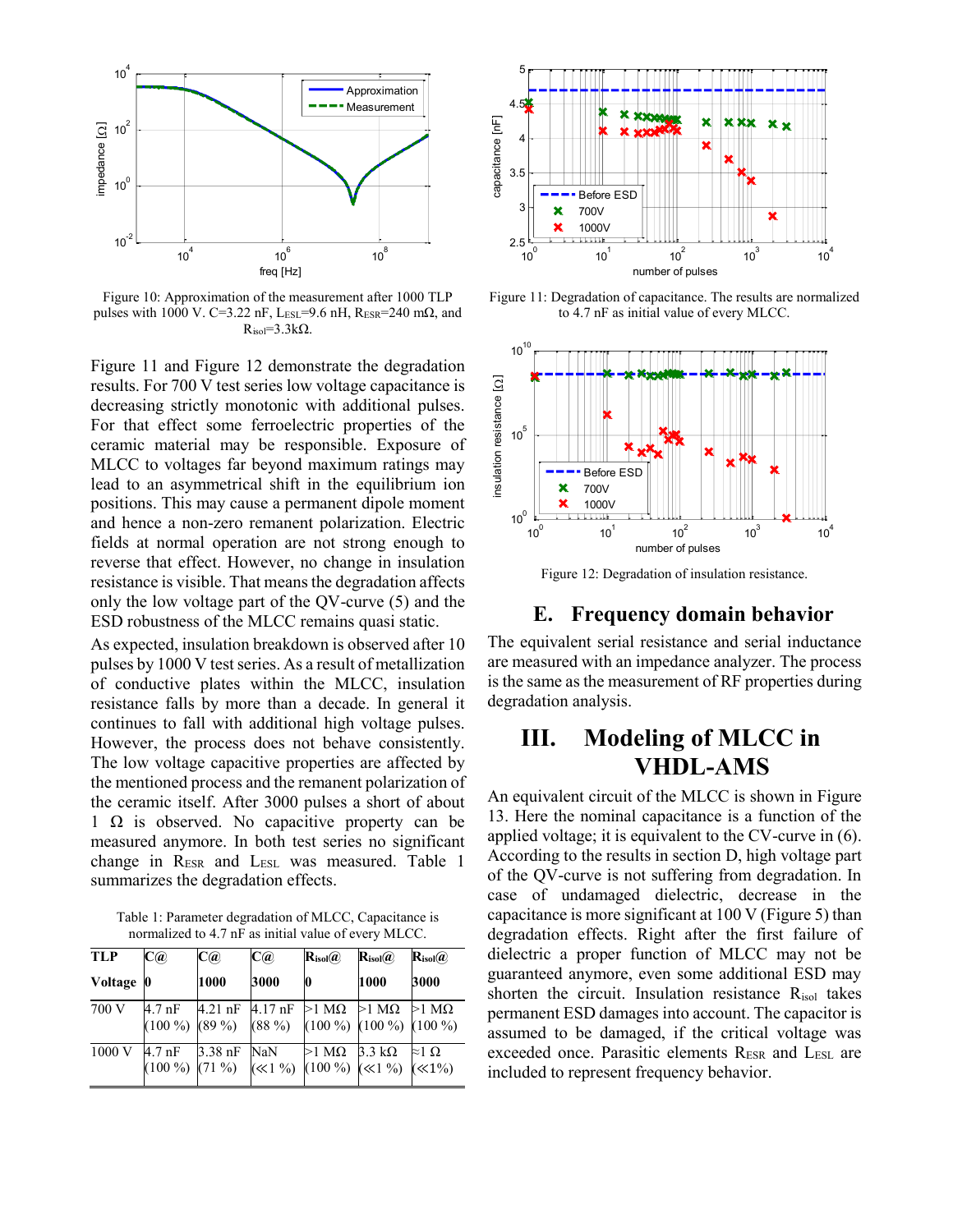

<span id="page-5-0"></span>Figure 13: Advanced equivalent circuit of a MLCC.

### **IV. Simulation Results**

The setup in [Figure 2](#page-1-0) is simulated in VHDL-AMS. The model for TLP generator has been presented and verified by measurement with different low and highohmic loads in [\[7\].](#page-6-6) [Figure 14](#page-5-1) and [Figure 15](#page-5-2) compare simulated and measured curves for an 800 V TLP pulse. Absolute maximum ratings are violated and as a result, saturation may be observed. The transition to steady state is almost perfectly reproduced. The current maintains above zero, because of the parallel resistor of 2050  $Ω$ . Low pass filtering of measurement data is applied for noise reduction.



<span id="page-5-1"></span>Figure 14: Simulated and measured voltage for 800 V TLP pulse.



<span id="page-5-2"></span>Figure 15: Simulated and measured current for 800 V TLP pulse.

An additional verification is done by means of an IEC-ESD-Generator. The model for a NoiseKen generator has been presented and verified by measurements with different low and high-ohmic loads in [\[8\].](#page-6-7) The NoiseKen generator is compliant to the IEC 61000-4-2 standard. MLCC acting as ESD protection element is loaded with IEC ESD pulses. The setup shown in [Figure 16](#page-5-3) is used. ESD current is measured with a Tektronix CT1 current probe. A parallel 10 kΩ resistor is used to provide a discharge load. Additionally, it provides a discharge path for MLCC between consecutive IEC-pulses and ensures proper initial conditions of MLCC. The ESD current is measured only. A simulation of an ideal 4.7 nF capacitor is included to highlight the extent of nonlinearity for real MLCC.



<span id="page-5-3"></span>Figure 16: Measurement and simulation setup for IEC ESD pulses.



Figure 17: Simulated voltage for 8 kV IEC ESD pulse.



Simulation shows an insulation breakdown at 63.8 ns. In measurement a MLCC failure is observed at about 100 ns. The MLCC becomes conductive and a rise in ESD current is measured. After the ESD stress, an isolation resistance of 8 k $\Omega$  is measured. There is a significant difference in voltage level on real and ideal MLCC. This result highlights the need of an accurate MLCC model with regard to transient high voltage behavior for reliable ESD simulation.